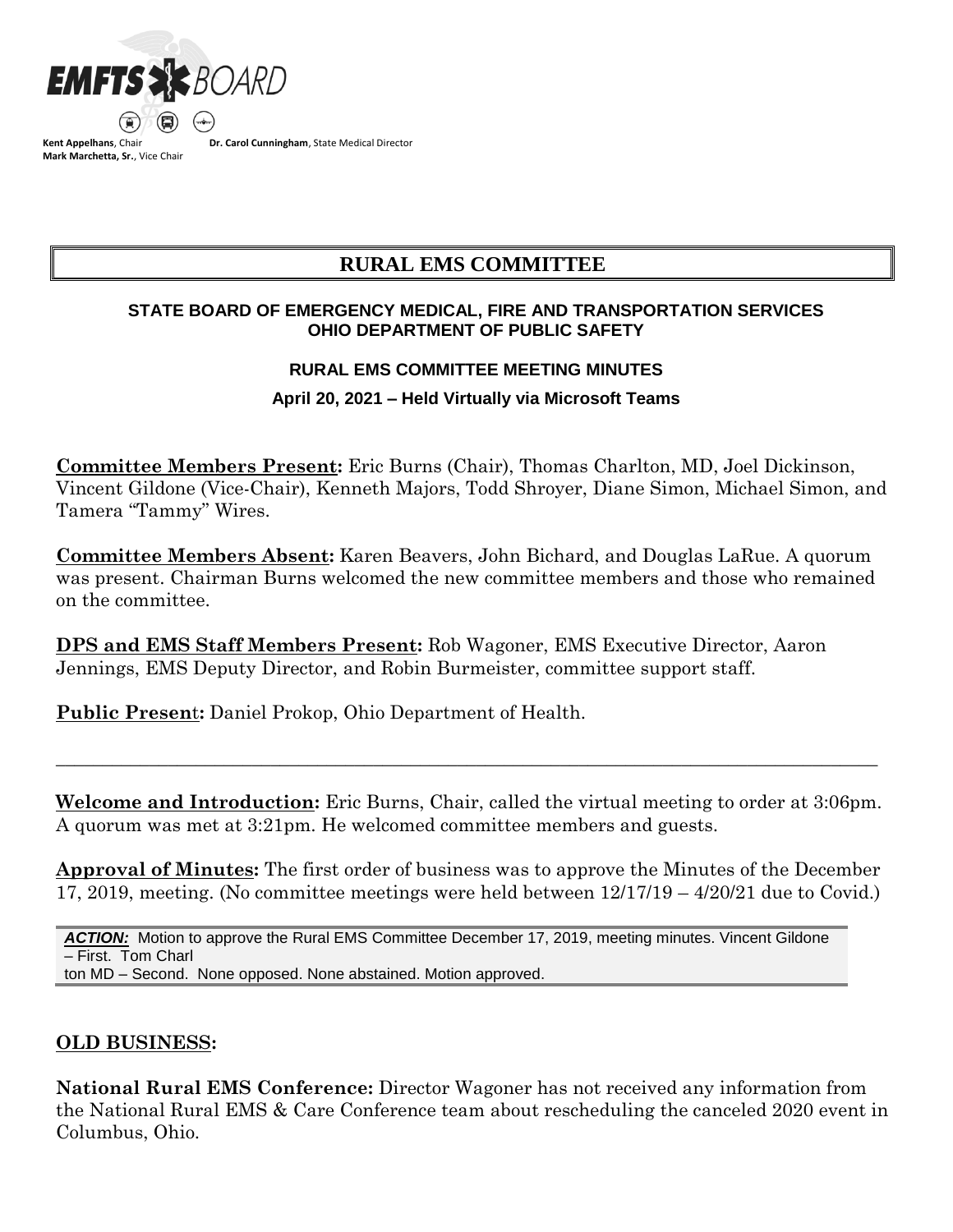**HERSA Grant:** Dan Prokop, Department of Health, said grant monies were spent on setting up three paramedicine sites. Hoping for case studies that can be published for a financial stability model that offers proof that it lower admissions and is good for the community. There are two Mercy locations: Mercy-Urbana and Mercy-Willard locations that partnered with the hospital, and the third, Fisher-Titus, is working with North Central EMS in Erie County.

**Recruiting and Retention:** Due to the Governor's House Bill 197 and 404 extensions, data for recruiting and retention is unknown because of the extended dates for renewals, submission of initial applications, and testing dates.

# **NEW BUSINESS:**

**EMS on the Hill:** Mr. Burns shared information about his participation in *EMS On The Hill,*  which included grants that may be offered and that the application process needs improvement. He also shared that the Dept. of Labor and Statistics does not have accurate numbers of EMS and Fire providers. E.g. If you are a plumber, but you are also on the fire department, you get counted only in the plumber stats but not in the fire provider stats. The department lists about 250k EMS-Fire providers nationwide. The committee thought 1.5 million is closer to the actual number.

The *Siren Act* grant was discussed. Only 27 of 67 applications were filled in 2020 due to the complexity of the grant requirements. The grant may be rewritten so that it is easier to complete. The NAEMT Ohio Coordinator is Vince Gildone. The people it was supposed to help didn't get help due to the format so that a professional grant writer need not be hired.

The Medicare-Medicaid extenders are up for renewal.

Labor Statistics needs to count EMS providers independently. E.g., if you are a welder and an EMS volunteer, it only counts you as a welder. This causes problems for funding.

**Committee Goals:** Mr. Burns discussed sending an email or using Survey Monkey for the committee members to share what the top five goals for the committee could be. Support staff will work with Mr. Burns to gather information for discussion at the committee's June 15, 2021, meeting. Need more people involved in rural EMS, how to keep them involved in rural EMS, and finding funding for rural EMS. Director Wagoner suggested doing wellness checks in rural communities and that telemedicine has a lot of benefits per national studies. Eric will work with Robin to send out individual emails or set up Survey Monkey for committee members to get each person's list of goals. They'll be consolidated and discussed at the next committee meeting.

The committee discussed the 5-year plan that was developed in 2018 for committees. The plan is located on the EMS website at [https://www.ems.ohio.gov/links/2018\\_emfts\\_stratetic\\_plan.pdf.](https://www.ems.ohio.gov/links/2018_emfts_stratetic_plan.pdf) Robin will send the link to committee members. Refer to page 11 of the report for additional information.

**OPEN FORUM:** Director Wagoner shared that the EMSIRS data for past two years is now collected in-house. In 2020, about 1.8 million records were submitted. EMS Data will begin looking at various pieces of data. Reviewing rural community data is planned. The committee will then have data about rural community needs.